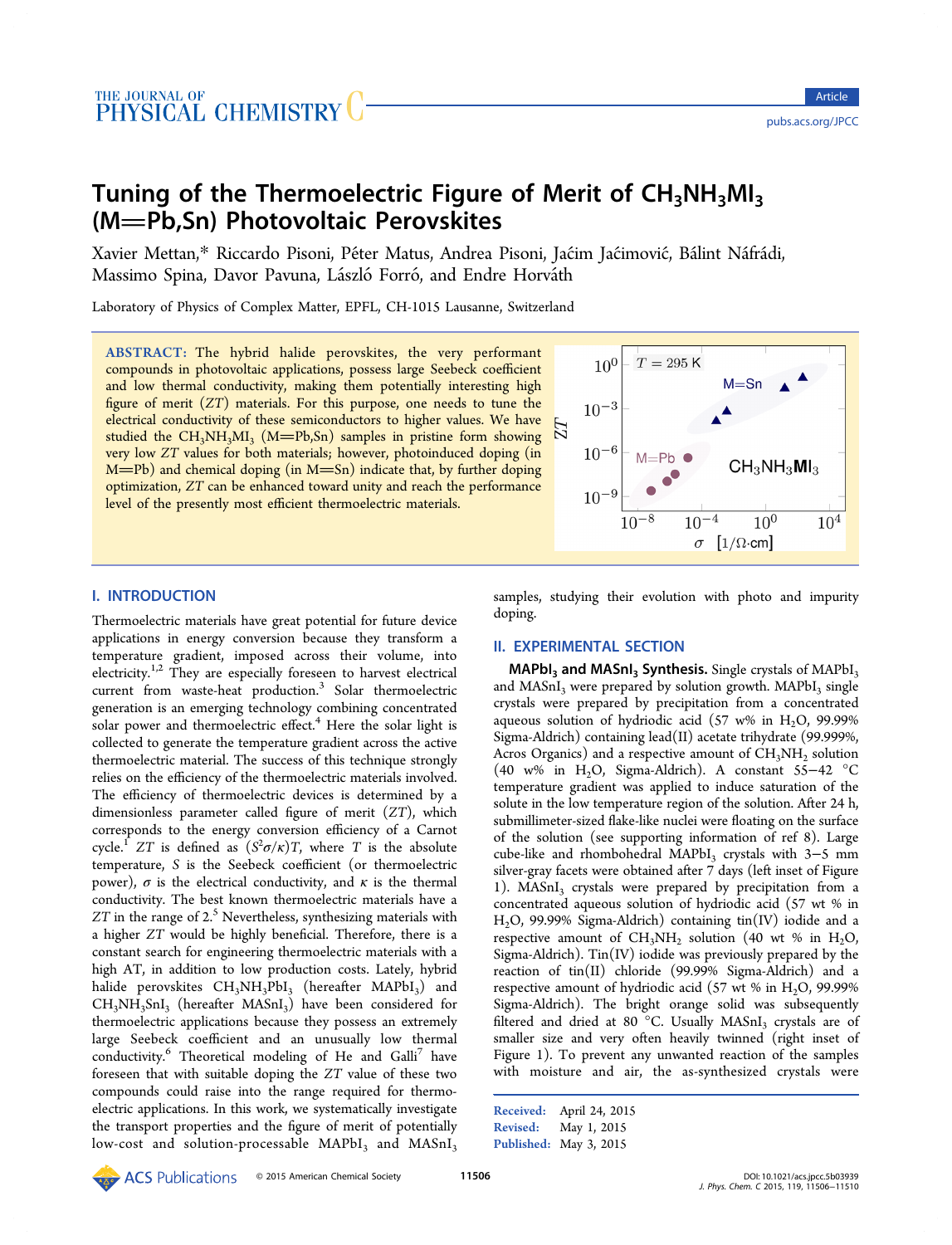<span id="page-1-0"></span>

Figure 1. From top to bottom: thermoelectric power, S, electrical resistivity,  $\rho$ , thermal conductivity,  $\kappa$ , and figure of merit, ZT, of CH<sub>3</sub>NH<sub>3</sub>PbI<sub>3</sub> (left panel) and CH<sub>3</sub>NH<sub>3</sub>SnI<sub>3</sub> (right panel) for light (photoelectron) and impurity doping. The three curves of MAPbI<sub>3</sub>, red, orange, and yellow correspond to light intensities of 80, 165, and 220 mW/cm<sup>2</sup>.  $\kappa$  of MAPbI<sub>3</sub> (c) was reproduced from ref 6, and the two lowermost  $\rho(T)$  of MASnI<sub>3</sub> (f) were reproduced from ref 10. The vertical dashed lines denote a structural phase transition observed in both MAPbI<sub>3</sub> and MASnI<sub>3</sub>. Left inset: Optical image of a  $MAPbI<sub>3</sub>$  crystal[.](#page-3-0) Right inset: Scanning electron microscope image of a  $MASnI<sub>3</sub>$  crystallite.

immediately transferre[d](#page-3-0) [a](#page-3-0)nd kept in a desiccator prior to the measurements. Because we observed a possible dependency of S,  $\rho$ , and  $\kappa(T)$  on the environmental conditions, every measurement was performed under high vacuum ( $p \leq 5 \times$ 10<sup>−</sup><sup>5</sup> mbar). In this way, possible undesirable ionic conduction induced by water as well as thermal dissipation in the surrounding gas were avoided. The  $MASnI<sub>3</sub>$  crystallites were compressed into pellets to allow a more reliable measurement of the transport coefficients, while the  $MAPbI<sub>3</sub>$  crystals were directly connected for transport measurements.

Electrical and Thermal Transports Characterization. A conventional four-point technique was employed to measure the resistivity. Gold wires were glued on the sample with carbon-containing paste to minimize the Schottky barrier at the interface. For the measurement of the Seebeck coefficient, a temperature gradient was imposed by a resistive heater attached to one extremity of the sample, driven by an alternating current of frequency  $f = 60$  mHz. The temperature gradient across the sample was measured by a Chromel−Constantan (Type E) differential thermocouple, using a lock-in amplifier at 2f. The temperature gradient was carefully set to be smaller than 1 K. The thermoelectric voltage was amplified by a Keithley 6517 electrometer and determined using a lock-in amplifier at 2f. This measurement was performed on polycrystalline samples as well, without noticeable difference with the values obtained on

single crystals. The thermal conductivity of  $MASnI<sub>3</sub>$  was measured in a configuration previously described elsewhere,<sup>6,9</sup> whereas for MAPbI<sub>3</sub>, data are recovered from a previous publication of our group.<sup>6</sup>  $\kappa$  was measured by a steady-st[ate](#page-3-0) method, using calibrated stainless steel as reference sample. The temperature gradient acr[oss](#page-3-0) the sample was kept around 1 K, and it was measured with type E differential thermocouples connected to the sample and the reference with Stycast 2859 Ft thermal conducting epoxy. The electrical resistivity of the same  $MAPbI<sub>3</sub>$  crystal was measured in the dark and under white-light illumination of 80, 165, and 220 mW/cm<sup>2</sup> (in Figures 1 and 2: red, orange, and yellow curves, respectively). Measurements of the Seebeck coefficient were performed on the same sample [in](#page-2-0) dark and under white-light emanating from a light-emitting diode (LED).  $MASnI<sub>3</sub>$  crystals from different syntheses were employed for measurements of  $\rho$ . The Seebeck coefficient of MASnI<sub>3</sub> was measured for the most resistive sample. No light intensity dependency was observed in the  $\rho$  and S values for  $MASnI<sub>3</sub>$ ; therefore, all of the measurements were conducted in dark. The thermal conductivity of  $MASnI<sub>3</sub>$  was measured on the same sample as the one studied for Seebeck coefficient. We investigated a temperature range from 4 to 300 K, for every measurement of S,  $\rho$ , and  $\kappa$ ; however, because of the high resistance of some of the samples, we were often limited to narrower temperature ranges (e.g., for S of  $MAPbI<sub>3</sub>$  and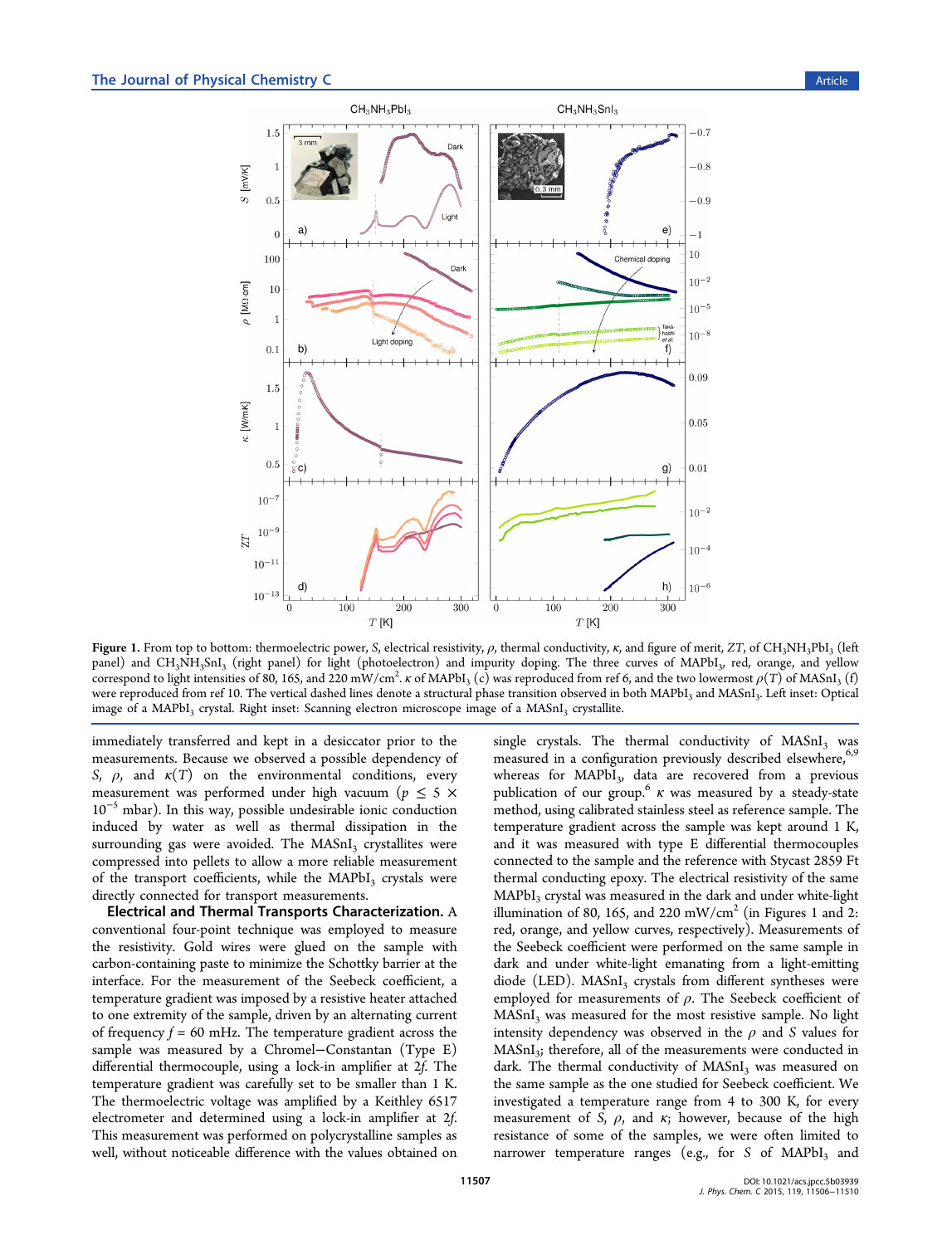<span id="page-2-0"></span>

Figure 2. Summary of the evolution of the figure of merit ZT at room temperature  $(T = 295 \text{ K})$ , with doping monitored through the conductivity increase with photo and impurity doping. The color map matches the one in Figure 1. The dashed line marks  $ZT = 3$ , a value attractive for applications. This requires a resistivity in the  $1 \times 10^{-3}$  to  $3 \times 10^{-5} \Omega$  cm range (yell[ow](#page-1-0) colored zone), accessible by appropriate doping.

 $MASnI<sub>3</sub>$  and for  $\rho$  of  $MAPbI<sub>3</sub>$  in dark and of  $MASnI<sub>3</sub>$  at low doping levels).

## III. RESULTS AND DISCUSSION

The temperature-dependent transport coefficients S,  $\rho$ ,  $\kappa$ , and the resulting  $ZT$  are reported for both MAPbI<sub>3</sub> and MASnI<sub>3</sub> in Figure 1. The resistivity and thermoelectric power of MASnI<sub>3</sub> have already been explored recently,<sup>10−12</sup> whereas the resistivity and t[her](#page-1-0)mal conductivity of  $MAPbI<sub>3</sub>$  in dark have been discussed in ref 6. The resistivity of  $MAPbI<sub>3</sub>$  $MAPbI<sub>3</sub>$  $MAPbI<sub>3</sub>$  (Figure 1b) in the dark is smoothly decreasing with increasing temperatures  $(d\rho/dT < 0)$ , r[ea](#page-3-0)ching  $\rho(295 \text{ K}) = 15 \text{ M}\Omega$  cm. U[po](#page-1-0)n whitelight illumination the resistivity globally decreases up to more than two orders of magnitude as an increasing number of photoexcited carriers become available for conduction. When the intensity of white light increases, the absolute value of  $\rho$ decreases. The kink at 150 K accounts for the structural phase transition from a tetragonal to an orthorhombic symmetry of the lattice. Furthermore, the effect of the phase transition can also be seen in the thermoelectric power (Figure 1a) and thermal conductivity temperature dependencies (Figure 1c). The observed small shift in the temperature of this t[ra](#page-1-0)nsition might be due to some heating effect of the lamp. At  $T < 150$  $T < 150$  K,  $\rho$  of the illuminated sample decreases with lowering temperature in a metal-like behavior. This unexpected behavior will be addressed in more detail in a forthcoming work (unpublished results).

The temperature dependency of the Seebeck coefficient of  $MAPbI<sub>3</sub>$  follows a nontrivial behavior with peaks appearing at  $T$  $\simeq$  270, 215, and 190 K in the dark and at  $\simeq$  280 and 210 K under white-light illumination. The absolute value of the thermoelectric power of  $MAPbI<sub>3</sub>$  was found to be slightly sample-dependent; however, the overall temperature behavior is similar from one sample to another. The positive Seebeck coefficient argues for holes as the dominant type of charge carriers, but its nonmonotonic temperature dependency indicates that electrons, whose temperature-dependent mobility differs from the one of holes, also participate in the charge transport. Independent variations of the contributions of holes (or electrons) weighted by their respective mobilities to the Seebeck coefficient could be the reason for some of the peaks. The decrease in S at room temperature (295 K) upon illumination, from  $S_{dark} = 0.82$  mV/K to  $S_{light} = 0.54$  mV/K, is

consistent with the resistivity data because electrons are photoinduced in the conduction band, decreasing the absolute value of S.

The temperature-dependent resistivity of  $MASnI<sub>3</sub>$  samples (Figure 1f) varies from a thermally activated behavior (with activation energy  $E_a$  equal to 0.25 eV) to a metallic one for the different [s](#page-1-0)amples investigated. It has been previously reported that  $MASnI<sub>3</sub>$  is a doped semiconductor.<sup>12</sup> The presence of an unknown but significant amount of impurity levels within the MASnI<sub>3</sub> band gap is at the origin of t[his](#page-4-0) varying  $\rho(T)$ . The material has been intentionally doped by Takahashi et al., $^{10}$ thus allowing to obtain a metallic behavior. Two of their  $\rho(T)$ curves are reprinted there (Figure 1f). The observed tunabil[ity](#page-3-0) of the electrical conductivity in MASnI<sub>3</sub> is therefore expected to be like in other extrinsic semico[nd](#page-1-0)uctors.<sup>13</sup> Thus, by doping  $MASnI<sub>3</sub>$ , it is possible to obtain larger carrier densities and optimize the thermoelectric properties.

The negative sign of S of  $MASnI<sub>3</sub>$  (Figure 1e) indicates that the majority carriers are electrons, in agreement with a previous study; $14$  however, the negative sign is in c[on](#page-1-0)tradiction with some previous results.<sup>10</sup> This discrepancy might be due to the differ[ent](#page-4-0) nature of the impurity levels present in the band gap. A predominant numb[er](#page-3-0) of donor over acceptor impurity levels explains the negative sign observed in our sample. The absolute value of  $S(295 K) = -0.72 mV/K$  is rather high, one order of magnitude larger than the value reported in ref 14, because the samples under consideration are semiconducting. Upon doping, S decreases (not shown), and for the metallic s[am](#page-4-0)ples, it has a linear temperature dependency.<sup>10</sup> Its value stays in the 100  $\mu$ V/ K range at 295 K.

The thermal conductivity o[f b](#page-3-0)oth compounds is very low, presumably because of the rattling motion of the organic cation, but for MASnI<sub>3</sub>,  $\kappa = 0.09 \pm 0.01$  W/m K is even lower than the one observed in MAPbI<sub>3</sub> ( $\kappa = 0.5 \pm 0.1$  W/m K)<sup>6</sup> (Figure 1g). This could be partially due to the polycrystalline nature of the MASnI<sub>3</sub> samp[l](#page-3-0)e studied; however, the overall temper[atu](#page-1-0)re dependency of  $\kappa$  in MASnI<sub>3</sub> is very different from the one in MAPbI<sub>3</sub>. The broad maximum around 220 K suggests that there are some small structural motives that limit the phonon mean free path already at high temperature, in contrast with  $MAPbI<sub>3</sub>$  where it happens at 30 K. The overall temperature variation of  $\kappa$  in MASnI<sub>3</sub> seems to have a glassy behavior, which might stem from an effective scattering source spread over a larger temperature range. The ultralow thermal conductivity value of  $MASnI<sub>3</sub>$  is the key ingredient for high  $ZT$ . It is reasonable to assume the same value of  $\kappa$  for our MASnI<sub>3</sub> samples with different doping levels because a previous study showed that the Wiedemann−Franz electronic contribution to the thermal conductivity is negligible within this class of materials;<sup>6</sup> however, for the more conductive samples of Takahashi et al.,<sup>10</sup> an additional contribution of the charge carriers t[o](#page-3-0) the thermal conductivity  $(\kappa_{el})$  cannot be neglected and has to be ad[de](#page-3-0)d.

The temperature dependency of  $ZT$  for MAPbI<sub>3</sub> (Figure 1d) and  $MASnI<sub>3</sub>$  (Figure 1h), calculated from the above-reported transport coefficients, increases globally with temperature. [F](#page-1-0)or MAPbI<sub>3</sub> in dark it rea[ch](#page-1-0)es a maximum value of 10<sup>-9</sup> only, just below room temperature. Photoinduced doping initiates an elevation of ZT because the electrical conductivity strongly increases, while S is maintained to a high value, yet ZT keeps very low, indicating that this form of doping is not sufficient for thermoelectric applications. Indeed, Hall-effect measurements yield a carrier density  $n \simeq 10^{14}$  cm<sup>-3</sup> and a carrier mobility  $\mu \simeq$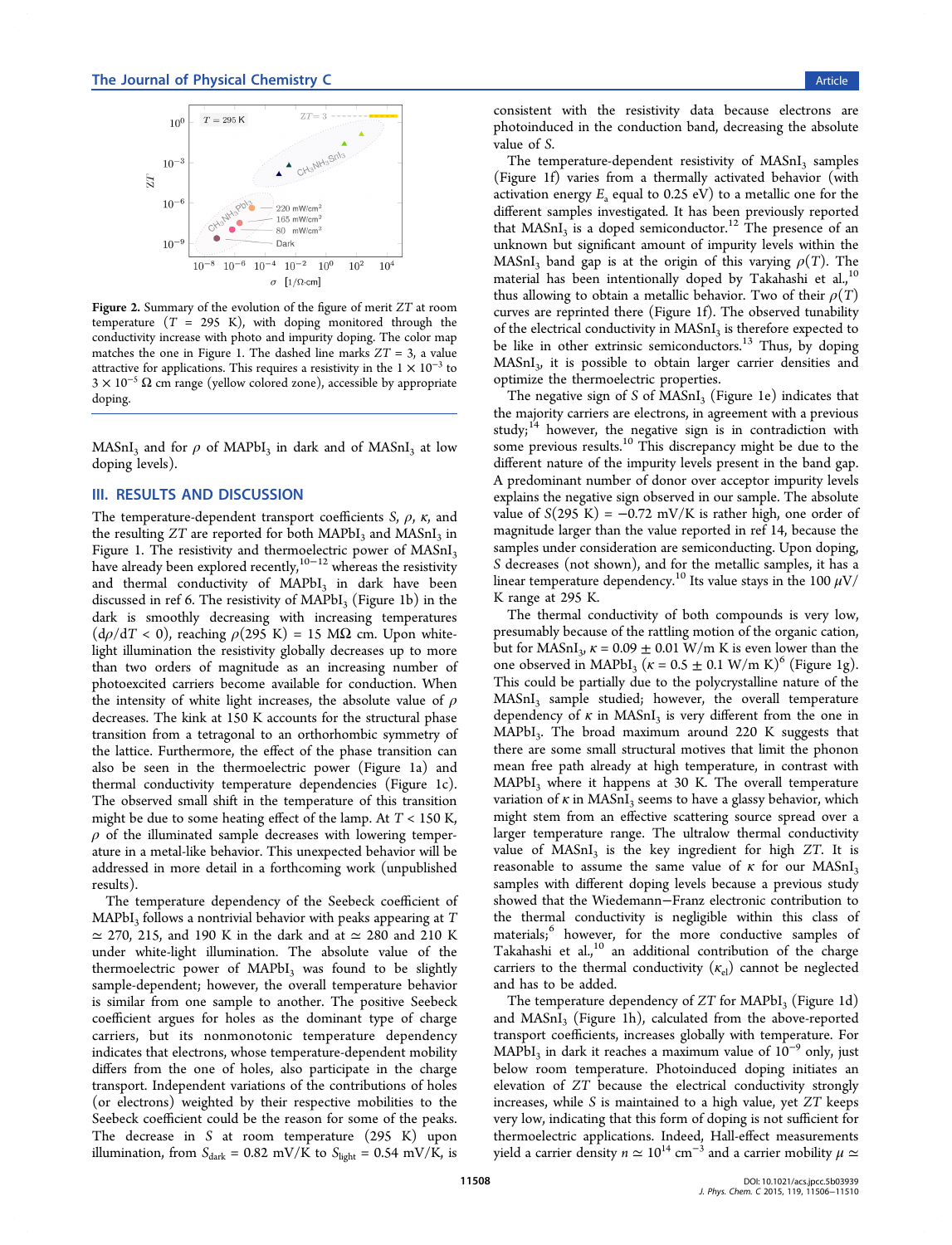<span id="page-3-0"></span>13 cm<sup>2</sup>  $V^{-1}$  s<sup>-1</sup> for the strongest illumination condition, whereas theoretical calculations of He and Galli<sup>7</sup> predict that  $n \approx 10^{18}$  to  $10^{19}$  cm<sup>-3</sup> is required to bring ZT close to unity. In the case of  $MASnI_3$ , the most resistive sample has the magnitude well above the one of MAPbI<sub>3</sub>. Intentional (as reported in ref 10) or unintentional (as in our case) doping gives much higher conductivities, so that ZT at room temperature reaches the value of 0.13. This tendency is very promising, and it should be explored systematically in the future.

The evolution of ZT at room temperature is summarized in Figure 2 as a function of the electrical conductivity. It emphasizes that  $\sigma$  is the quantity which tunes ZT indepen[de](#page-2-0)ntly if its increase is due to the enhancement of the carrier density or of the charge mobility. We suppose that carrier mobility does not change substantially with doping, so this plot gives a good approximation for the variation of ZT with *n*, as well. As it can be seen in Figure 2,  $\sigma$  plays a dominant role in the modulation of ZT. Indeed, the difference in resistivity, two orders of magnitude betwe[en](#page-2-0) the nonilluminated and the illuminated MASnI<sub>3</sub> sample, does not result in a dramatic decrease in the thermoelectric power under the same condition.

For an efficient thermoelectric conversion and to compete with the best available materials,  $ZT = 3$  is required. We speculate that increasing S, for example, by introducing some polaronic effects<sup>15</sup> can be a rather complicated task and  $\kappa$  is already very low. Instead, doping  $CH<sub>3</sub>NH<sub>3</sub>SnI<sub>3</sub>$  will be the route to further [inc](#page-4-0)rease ZT. According to the trend shown in Figure 2, one can extrapolate the room temperature resistivity necessary to satisfy this request:  $\rho = 1 \times 10^{-3}$  to  $3 \times 10^{-5}$  Ω cm. This value is not more than two orders of magnit[ud](#page-2-0)e lower than that observed in intentionally doped  $MASnI<sub>3</sub>$  crystals by Takahashi et al.<sup>10,12</sup> In their work, they studied the effect of the dopant uptake during the crystal growth, under equilibrium condition[s,](#page-4-0) from  $Sn<sup>H</sup>$  and  $Sn<sup>IV</sup>$ precursors. To quantitatively evaluate the carrier concentrations, they performed Hall effect measurements. They concluded that the dopant uptake was rather low; that is, the carrier concentration between the as-grown and the artificially doped MASnI<sub>3</sub> samples was increased by one order of magnitude only. However, this "Sn<sup>II</sup> and  $Sn<sup>IV</sup>$  precursor"doping can be instead regarded as self-doping. Hence this is not likely an effective way to shift the thermodynamic equilibrium between the  $Sn<sup>II</sup>$  and  $Sn<sup>IV</sup>$  ions in the resulted MASnI<sub>3</sub> crystal. Therefore, we suggest to shift and stabilize the  $Sn^{II}$  and  $Sn^{IV}$ redox equilibrium in the Sn-perovskite by doping with foreign cations having a stable oxidation state. For instance, the roomtemperature conductivity of the single crystals of metallic slabs of the radical cation of ethylenedithio-1,2-diiodo-tetrathiafulvalene, EDT-TTF-I2, and polymeric lead iodide covalent anionic layers  $(\beta\text{-}(\text{EDT-TTF-I}_2)_2^{\bullet+}[(\text{Pb}_{5/6}\square_{1/6}\text{I}_2)^{1/3-}]_3)$  has increased with two orders of magnitude upon doping with silver.<sup>16</sup> Another path to achieve a higher electrical conductivity in the tin halide perovskite could be a postgrowth reduction [of](#page-4-0) pristine or foreign cation-doped MASnI<sub>3</sub>.

## IV. CONCLUSIONS

In the last couple of years hybrid halide perovskites have been in the focus of research for photovoltaic systems.  $CH<sub>3</sub>NH<sub>3</sub>PbI<sub>3</sub>$ has turned out to be a highly efficient material in converting solar light (photons) into electricity, even in fairly simple device configurations. Recently, interest has been drawn to the fact

that the same family of compounds might demonstrate good ability to convert heat into electricity. Thermoelectric devices, if their efficiencies stand high enough, could harvest waste heat and turn it into electricity or even be utilized in power plants. Thus, they would help to reduce the global consumption of nonrenewable energy. In our study, we measured the thermoelectric properties of  $CH_3NH_3PbI_3$  and  $CH_3NH_3SnI_3$ . We show that ZT of the latter compound at room temperature can be enhanced by more than three orders of magnitude by chemical doping. Further engineering of this material could allow us to reach or even outclass the performance level of the presently most efficient thermoelectric devices. If, by a suitable doping, one could enhance the conductivity, ZT would increase toward unity and create a very performant material for such applications. In addition,  $CH<sub>3</sub>NH<sub>3</sub>SnI<sub>3</sub>$  was synthesized from a solution, potentially allowing for cheap and massive production, while it is considered as nontoxic. Biological assays for both compounds are still missing, though.

#### ■ AUTHOR INFORMATION

#### Corresponding Author

\*E-mail: xavier.mettan@epfl.ch.

#### **Notes**

The auth[ors declare no compe](mailto:xavier.mettan@epfl.ch)ting financial interest.

#### ■ ACKNOWLEDGMENTS

We thank Eric Bonvin for useful discussion. This work was supported by the Swiss National Science Foundation and partially by the CCEM funded HITTEC project.

#### ■ REFERENCES

(1) Snyder, G. J.; Toberer, E. S. Complex Thermoelectric Materials. Nat. Mater. 2008, 7, 105−114.

(2) Bell, L. E. Cooling, Heating, Generating Power, and Recovering Waste Heat with Thermoelectric Systems. Science 2008, 321, 1457− 1461.

(3) Tritt, T. M.; Subramanian, M. A. Thermoelectric Materials, Phenomena, and Applications: A Bird's Eye View. MRS Bull. 2011, 31, 188−198.

(4) Kraemer, D.; Poudel, B.; Feng, H.-P.; Caylor, J. C.; Yu, B.; Yan, X.; Ma, Y.; Wang, X.; Wang, D.; Muto, A.; et al. High-Performance Flat-Panel Solar Thermoelectric Generators with High Thermal Concentration. Nat. Mater. 2011, 10, 532−538.

(5) Hsu, K. F.; Loo, S.; Guo, F.; Chen, W.; Dyck, J. S.; Uher, C.; Hogan, T.; Polychroniadis, E. K.; Kanatzidis, M. G. Cubic  $AgPb<sub>m</sub>SbTe<sub>2+m</sub>$ : Bulk Thermoelectric Materials with High Figure of Merit. Science 2004, 303, 818−821.

(6) Pisoni, A.; Jaćimović, J.; Barišić, O. S.; Spina, M.; Gaál, R.; Forró, L.; Horváth, E. Ultra-Low Thermal Conductivity in Organic-Inorganic Hybrid Perovskite CH<sub>3</sub>NH<sub>3</sub>PbI<sub>3</sub>. J. Phys. Chem. Lett. 2014, 5, 2488−2492.

(7) He, Y.; Galli, G. Perovskites for Solar Thermoelectric Applications: A First Principle Study of  $CH<sub>3</sub>NH<sub>3</sub>AI<sub>3</sub>$  (A=Pb and Sn). Chem. Mater. 2014, 26, 5394−5400.

(8) Horváth, E.; Spina, M.; Szekrényes, Z.; Kamarás, K.; Gaal, R.; Gachet, D.; Forró, L. Nanowires of Methylammonium Lead Iodide (CH3NH3PbI3) Prepared by Low Temperature Solution-Mediated Crystallization. Nano Lett. 2014, 14, 6761−6766.

(9) Jacimovic, J.; Mettan, X.; Pisoni, A.; Gaal, R.; Katrych, S.; Demko, L.; Akrap, A.; Forro, L.; Berger, H.; Bugnon, P.; et al. Enhanced Low-Temperature Thermoelectrical Properties of BiTeCl Grown by Topotactic Method. Scr. Mater. 2014, 76, 69−72.

(10) Takahashi, Y.; Obara, R.; Lin, Z.-Z.; Takahashi, Y.; Naito, T.; Inabe, T.; Ishibashi, S.; Terakura, K. Charge-Transport in Tin-Iodide